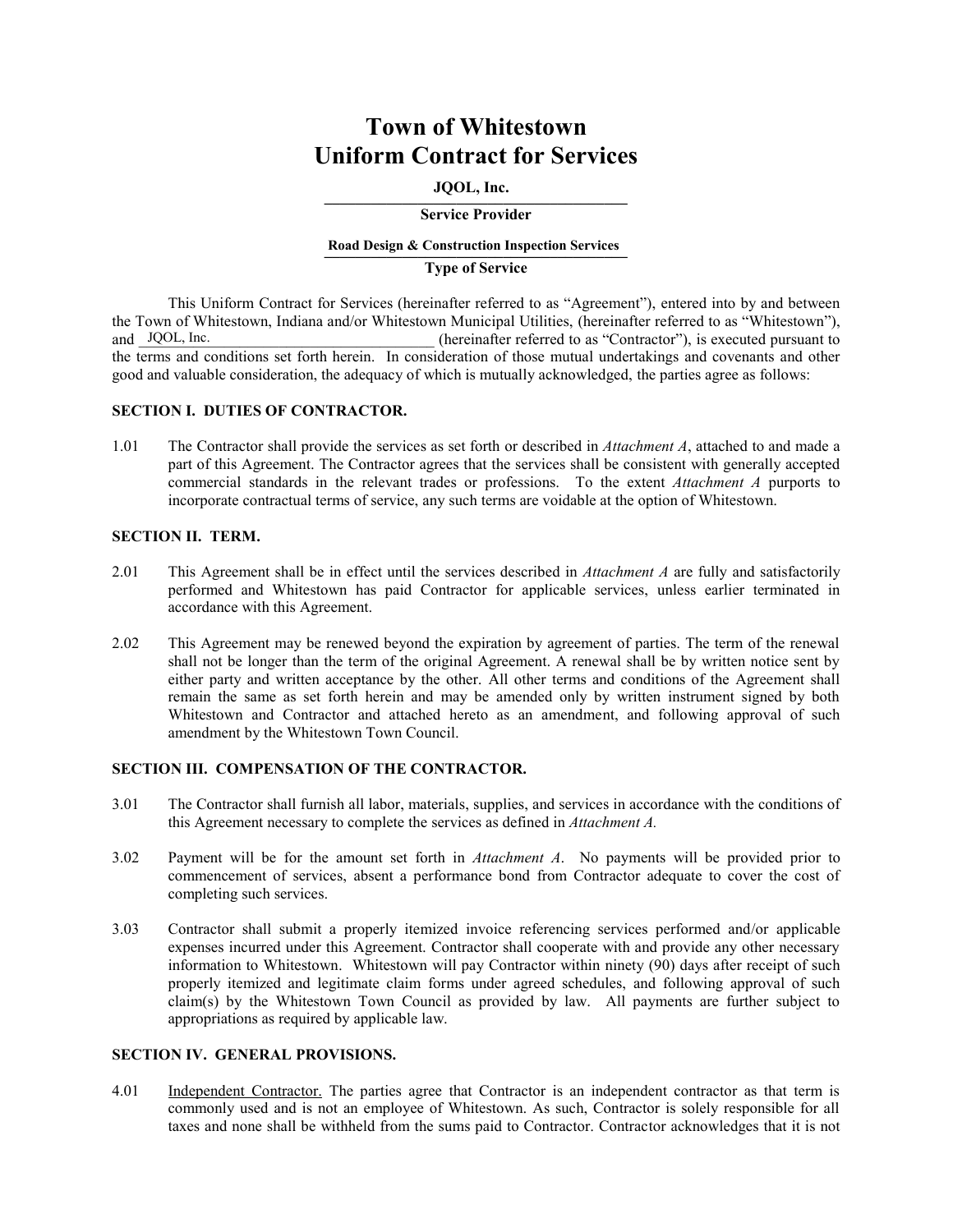insured in any manner by Whitestown for any loss of any kind whatsoever. The Contractor has no authority, express or implied, to bind or obligate Whitestown in any way.

- 4.02 Subcontracting. The parties agree that Contractor shall not subcontract, assign or delegate any responsibility to perform services to be performed pursuant to this Agreement without prior written approval of the Town Manager of Whitestown or his/her designee. In the event that Whitestown approves of any such subcontracting, assignment or delegation, Contractor shall remain responsible for managing, directing and paying the person or persons to whom such responsibilities or obligations are sublet, assigned or delegated. Whitestown shall have no obligation whatsoever toward such persons. Contractor shall take sole responsibility for the quality and quantity of any services rendered by such persons. Any consent given in accordance with this provision shall not be construed to relieve Contractor of any responsibility for performing under this Agreement. Contractor shall be responsible for a background, criminal history, and e-verify check on any additional person involved in performing services pursuant to this Agreement, and the Contractor and any additional persons shall have the duty to report an arrest or the filing of criminal charges against them in writing to the Town Manager of Whitestown.
- 4.03 Necessary Qualifications. Contractor certifies that it will furnish to Whitestown, if requested, any and all documentation, certification, authorization, license, permit, or registration required by the laws or rules and regulations of Whitestown, other units of local government, the State of Indiana, and the United States. Contractor further certifies that it is now and will remain in good standing with such governmental agencies and that it is now and will maintain all licenses, permits, registrations, authorizations, or certifications, as applicable to the services in force during the term of this Agreement.
- 4.04 Confidentiality of Whitestown Information. Contractor understands that the information provided to it or obtained from Whitestown during the performance of its services may be confidential and may not, without prior written consent of Whitestown, be disclosed to a person not in Whitestown's employ except to employees or agents of Contractor who have a need to know in order to provide the services. Further, Contractor's Work Product generated during the performance of this Agreement is confidential to Whitestown. The obligations of this section shall survive the termination of this Agreement and shall be applicable to the full extent permissible under statutes governing access to public records. Confidential information shall not include information, that: (a) was known by Contractor at the time it was received; (b) is, as of the time of its disclosure or thereafter becomes, part of the public domain through a source other than Contractor; (c) is made known to Contractor by a third person who does not impose any obligation of confidence on Contractor with respect to such information; (d) is required to be disclosed pursuant to governmental authority, law, regulation, duly authorized subpoena, or court order whereupon Contractor shall provide notice to Whitestown prior to such disclosure; or (e) information that is independently developed by Contractor without references to the confidential information. Contractor shall not, under any circumstances, release information provided to it by, or on behalf of, Whitestown that is required to be kept confidential by Whitestown pursuant to Indiana law, except as contemplated by this section, clause (d).
- 4.05 Records; Audit. Contractor shall maintain books, records, documents and other evidence directly pertinent to performance of services under this Agreement. Contractor shall make such materials available at its offices at all reasonable times during the Agreement period and for three (3) years from termination or the date of final payment under this Agreement for inspection by Whitestown or any other authorized representative of Whitestown. Copies thereof, if requested, shall be furnished at no cost to Whitestown.
- 4.06 Ownership of Documents and Materials. All documents, including records, programs, data, film, tape, articles, memos, and other materials, created or developed under this Agreement, shall be considered "work for hire" and the Contractor transfers any ownership claim to Whitestown and all such matters will be the property of Whitestown. Use of these materials, other than related to contract performance by the Contractor, without the prior written consent of Whitestown, is prohibited. During the performance of the services specified herein, the Contractor shall be responsible for any loss or damage to these materials developed for or supplied by Whitestown and used to develop or assist in the services provided herein while the materials are in the possession of the Contractor. Any loss or damage thereto shall be restored at the Contractor's expense. Full, immediate, and unrestricted access to the work product of the Contractor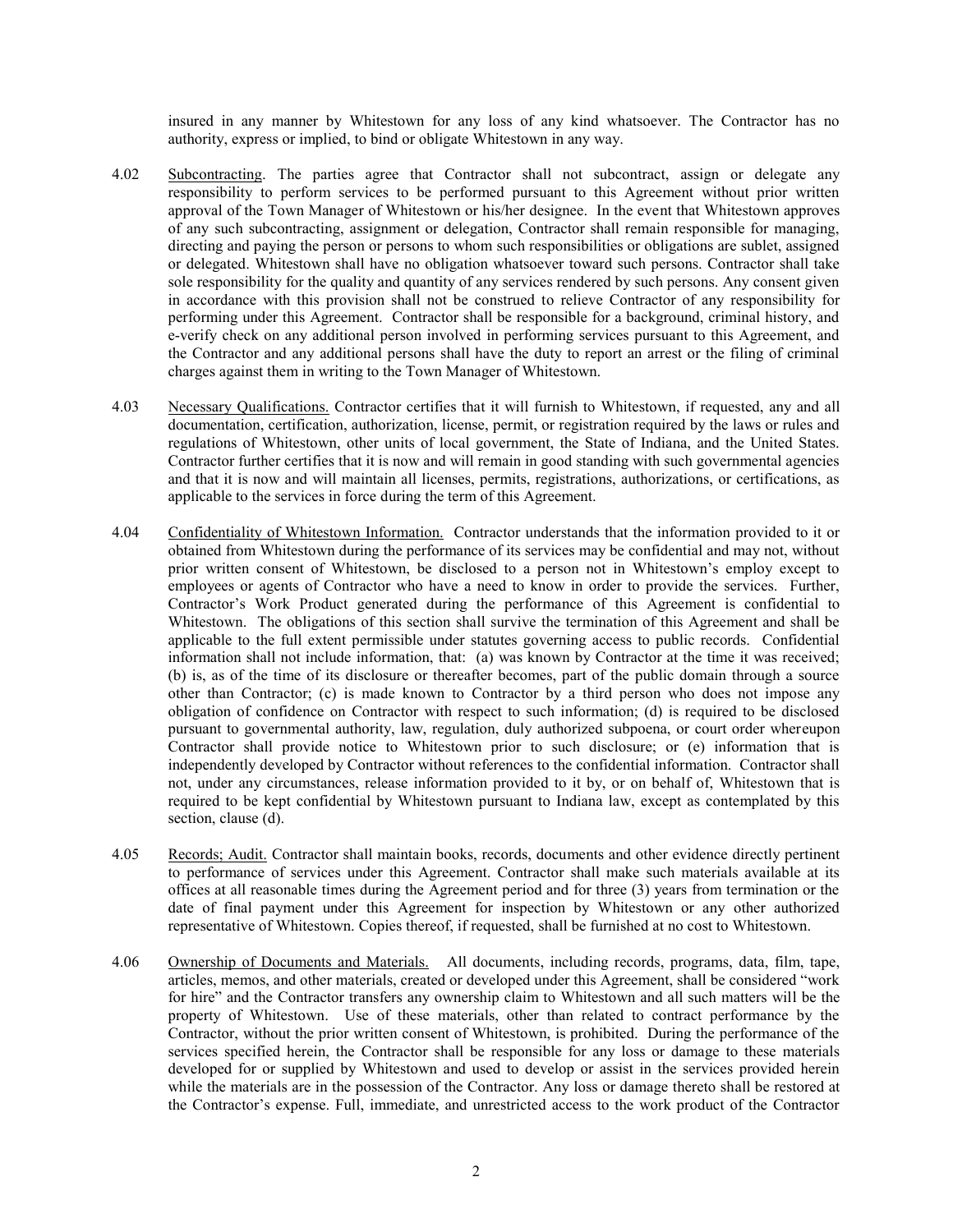during the term of this Agreement shall be available to Whitestown. Notwithstanding the foregoing, Contractor shall be entitled to retain a set of its work papers in accordance with professional standards.

**I**n the event the Whitestown subsequently uses the documents or materials without retaining the services of Contractor, Whitestown releases the Contractor only from claims and causes of action arising from such subsequent use, but not under the services of this Agreement. Whitestown, to the extent permitted by law, further agrees to indemnify and hold harmless the Contractor from claims and causes of action asserted by any third person or entity to the extent such arises from the Whitestown's subsequent use of the documents or materials under this Section.

Notwithstanding the foregoing, it is understood and agreed that Contractor shall retain all of its rights in its proprietary information including, without limitation, methodologies and methods of analysis, ideas, concepts, expressions, know how, methods, techniques, skills, knowledge and experience possessed by Contractor prior to, or acquired by Contractor during the performance of this Agreement and the same shall not be deemed to be Work Product or Work For Hire and Contractor shall not be restricted in anyway with respect thereto.

#### 4.07 Termination for Cause or Convenience.

- 4.07.1 If Contractor becomes insolvent, or if it refuses or fails to perform the work and services provided by this Agreement, or if it refuses to perform disputed work or services as directed pending resolution of such dispute, or if it fails to make payments to subcontractors or consultants employed by it, or if it otherwise violates or fails to perform any term, covenant or provision of this Agreement, then Whitestown may, without prejudice to any other right or remedy, terminate this Agreement in whole or in part, in writing, provided that Contractor shall be given, except in the case of emergencies, (a) not less than ten (10) calendar days' notice of Whitestown's intent to terminate, and (b) an opportunity for consultation with Whitestown prior to termination. In determining the amount of final payment to be made to Contractor upon such termination for default, if any, no amount shall be allowed for anticipated profit on unperformed services or other work; furthermore, an adjustment shall be made to the extent of any additional costs incurred or reasonably foreseen by Whitestown to be incurred by reason of Contractor's default.
- 4.07.2 This Agreement may be terminated in whole or in part in writing by Whitestown for Whitestown's convenience; provided that Contractor is given (a) not less than thirty (30) calendar days' notice of intent to terminate and (b) an opportunity for consultation with Whitestown prior to termination. If Whitestown effects termination for convenience, Contractor's compensation shall be equitably adjusted.
- 4.07.3 Upon receipt of a termination action for default or for Whitestown's convenience, Contractor shall (a) promptly discontinue all services affected, unless the termination notice directs otherwise, and (b) deliver or otherwise make available to Whitestown all data, drawings, specifications, reports, estimates, summaries, and such other information, materials or documents as may have been accumulated by Contractor in performing this Agreement, whether completed or in process.
- 4.07.4 If, after termination for Contractor's default, it is determined that Contractor was not in default, the termination shall be deemed to have been effected for the convenience of Whitestown. In such event, adjustment of the price provided for in this Agreement shall be made as provided in Paragraph 5.07.2 and the recovery of such price adjustment shall be Contractor's sole remedy and recovery.
- 4.08 Termination for Failure of Funding. Notwithstanding any other provision of this Agreement and pursuant to Indiana law, if funds for the continued fulfillment of this Agreement by Whitestown are at any time insufficient or not forthcoming through failure of any entity to appropriate funds or otherwise, then Whitestown shall have the right to terminate this Agreement without penalty by giving written notice documenting the lack of funding, in which instance unless otherwise agreed to by the parties, this Agreement shall terminate and become null and void.
- 4.09 Remedies. Following the occurrence of any default, breach, or other failure to perform requisite services, or an act of negligence or misconduct causing damage to Whitestown, by contractor or any of its employees, agents, or subcontractors, Whitestown shall have every remedy now or hereafter existing at law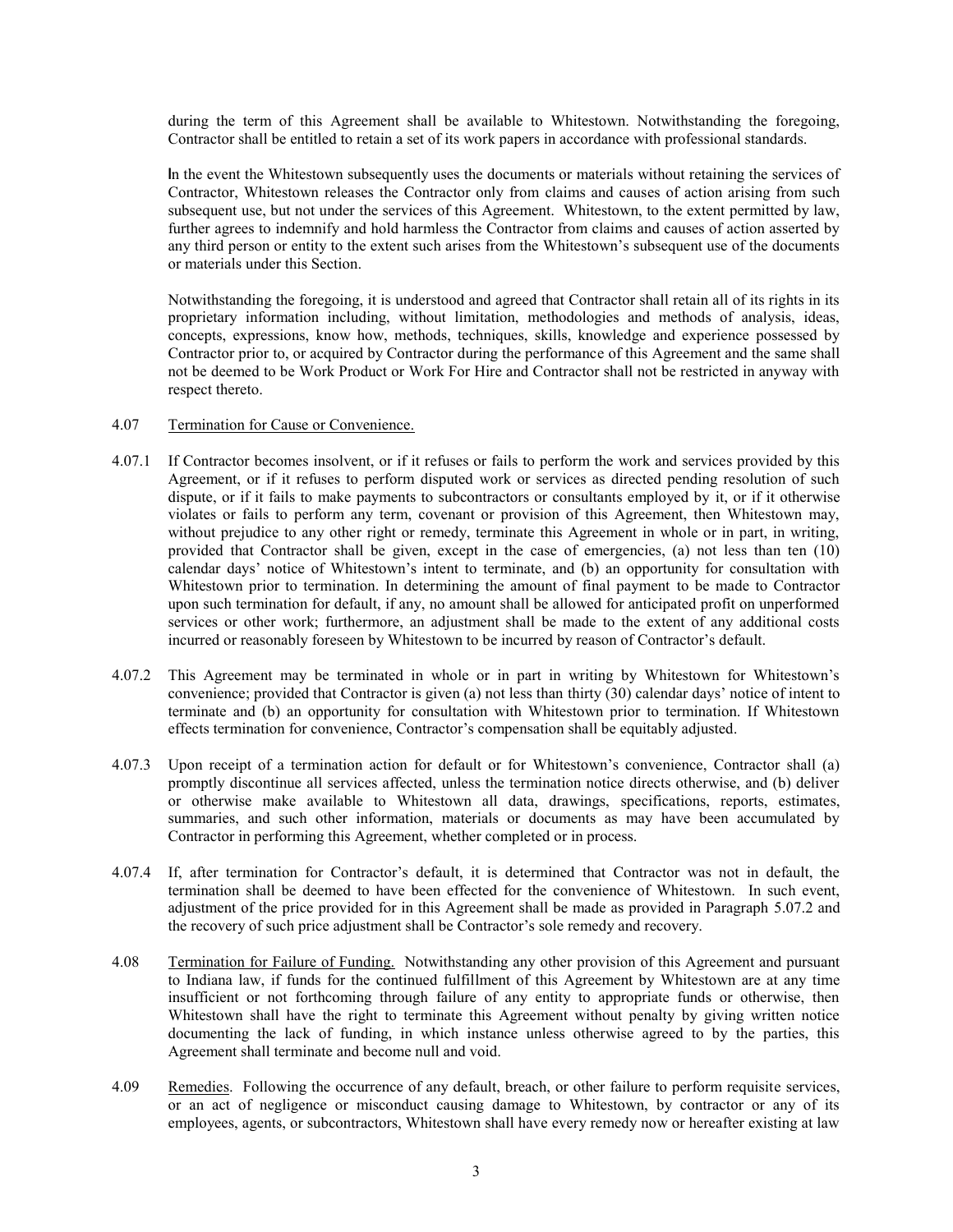or in equity or by statute or otherwise which may be available to Whitestown. This provision shall survive any termination of this Agreement.

- 4.10 Indemnification. Contractor agrees to indemnify, defend (except in the case of a professional liability claim to the extent prohibited by I.C. § 26-2-5-4), and hold harmless Whitestown and its officers, agents, officials, and employees for any and all third party claims, actions, causes of action, judgments and liens to the extent they arise out of any negligent act or omission, error or omission of, or by any recklessness or misconduct by, Contractor or any of its officers, agents, employees or subcontractors, regardless of whether or not it is caused in part by the negligence of a party indemnified hereunder. Such indemnity shall include attorney's fees and all costs and other expenses arising therefrom or incurred in connection therewith and shall not be limited by reason of the enumeration of any insurance coverage. Whitestown will not provide such indemnification to the Contractor. This provision shall survive any termination of this Agreement.
- 4.11 Notice. Any notice or other correspondence required to be sent under this Agreement shall be sent to:

| To Contractor:                                                                              | To Whitestown:                                                                                                   |
|---------------------------------------------------------------------------------------------|------------------------------------------------------------------------------------------------------------------|
| JOOL, Inc.<br>6280 Shadeland Ave, Suite B<br>Indianapolis, IN 46220<br>Attn: Jarvis Jointer | Town of Whitestown<br>Whitestown Municipal Complex<br>6210 S 700 E<br>Whitestown, IN 46075<br>Attn: Town Manager |

- 4.12 Disputes. Contractor shall carry on all work required under this Agreement and maintain the schedule for services during all disputes or disagreements with Whitestown. No work shall be delayed or postponed pending resolution of any disputes or disagreements except as Contractor and Whitestown may otherwise agree in writing. Should the Contractor fail to continue to perform its responsibilities as regards all nondisputed work without delay, any additional costs incurred by Whitestown or the Contractor as a result of such failure to proceed shall be borne by the Contractor, and the Contractor shall make no claim against Whitestown for such costs. Whitestown may withhold payments on disputed items pending resolution of the dispute.
- 4.13 Non-discrimination. Contractor and its subcontractors shall not discriminate against any employee or applicant for employment to be employed in the performance of this Agreement, with respect to her or his hire, tenure, terms, conditions, or privileges of employment, or any matter directly or indirectly related to employment, because of her or his race, religion, color, sex, sexual orientation, handicap, disability, national origin, ancestry, disabled veteran status, or Vietnam-era veteran status. Breach of this section shall be regarded as a material breach of this Agreement.
- 4.14 Conflict of Interest. Contractor certifies and warrants to Whitestown that neither it nor any of its agents, representatives or employees who will participate in the performance of any services required by this Agreement has or will have any conflict of interest, direct or indirect, with Whitestown.
- 4.15 Force Majeure. In the event that either party is unable to perform any of its obligations under this Agreement – or to enjoy any of its benefits – because of natural disaster or decrees of governmental bodies not the fault of the affected party (hereinafter referred to as Force Majeure Event), the party who has been so affected shall immediately give notice to the other and shall take commercially reasonable actions to resume performance. Upon receipt of such notice, all obligations under this Agreement shall be immediately suspended except for payment obligations with respect to service already provided. If the period of nonperformance exceeds one hundred eighty (180) days from the receipt of the Force Majeure Event, the party whose ability to perform has not been so affected may, by giving written notice, terminate this Agreement.
- 4.16 Applicable Laws; Forum. The Contractor agrees to comply with all applicable federal, state and local laws, rules, regulations or ordinances, and all provisions required thereby to be included herein are hereby incorporated by reference. The enactment of any state or federal statute or the promulgation of regulations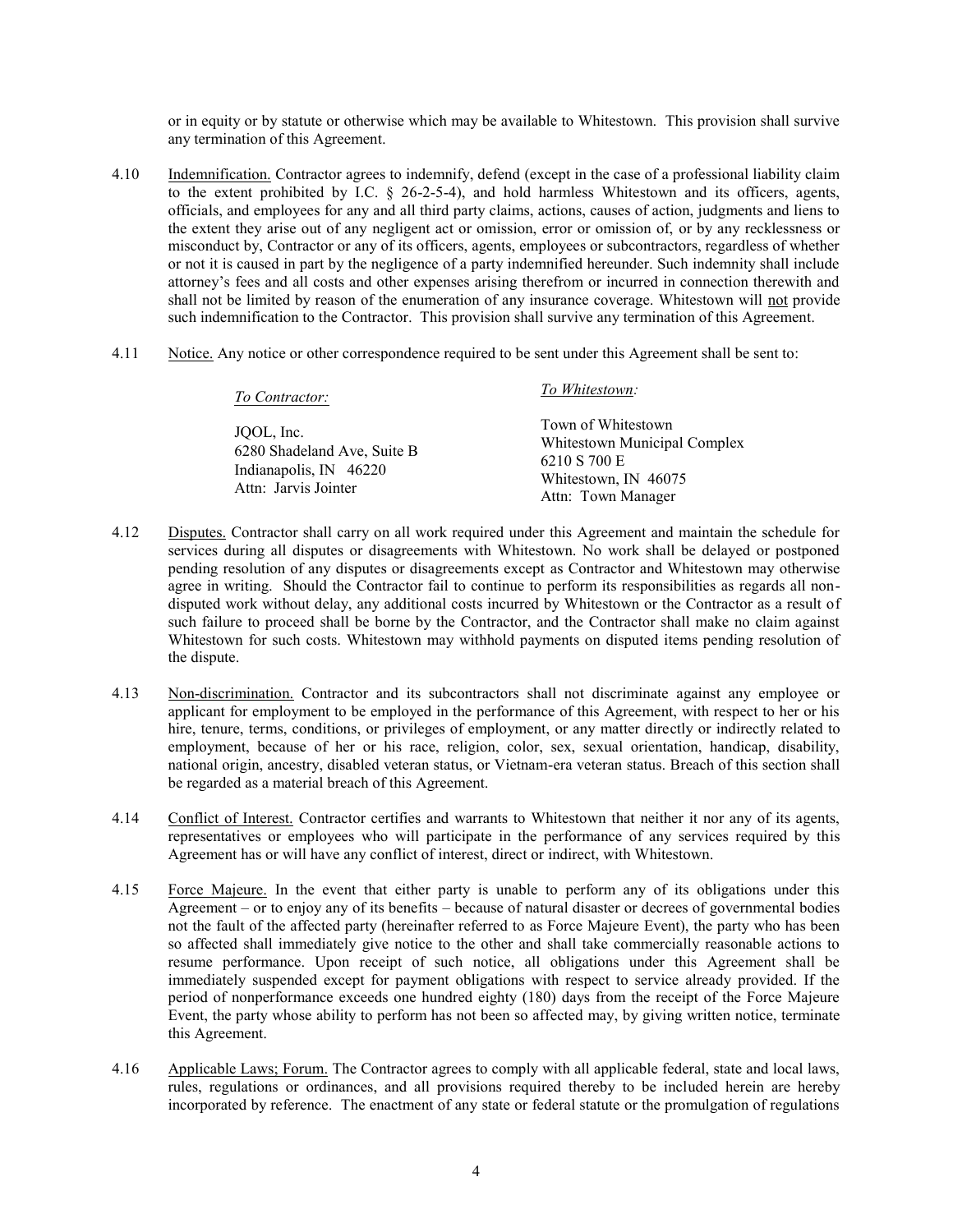thereunder after execution of this Agreement shall be reviewed by Whitestown and the Contractor to determine whether the provisions of the Agreement require formal modification.

This Agreement shall be construed in accordance with the laws of the State of Indiana, and by all applicable Municipal Ordinances, Resolutions, Rules, Regulations, or Codes of Whitestown. Suit, if any, shall be brought in the State of Indiana, County of Boone.

- 4.17 Waiver. Whitestown's delay or inaction in pursuing its remedies set forth in this Agreement, or available by law, shall not operate as a waiver of any of Whitestown's rights or remedies.
- 4.18 Severability. If any provision of this Agreement is held to be invalid, illegal, or unenforceable by a court of competent jurisdiction, the provision shall be stricken, and all other provisions of this Agreement which can operate independently of such stricken provisions shall continue in full force and effect.
- 4.19 Attorneys' Fees. Contractor shall be liable to Whitestown for reasonable attorneys' fees incurred by Whitestown in connection with the collection or attempt to collect, any damages arising from the negligent or wrongful act or omission of Contractor from Contractor's breach of any provision of this Agreement, from Contractor's indemnity obligation, or from Contractor's failure to fulfill any provisions or responsibility provided herein. This provision shall survive any termination of this Agreement.
- 4.20 Whitestown Officials. No official, director, officer, employee, or agent of Whitestown shall be charged personally by Contractor, its employees, or agents with any liabilities or expenses, or be held personally liable to Contractor under any term or provision or because of the execution of any agreement, or because of any default by Whitestown. This provision shall survive any termination of this Agreement.
- 4.21 Successors and Assigns. Whitestown and Contractor each binds itself and its partners, successors, executors, administrators and assigns to the other party of this Agreement and to the partners, successors, executors, administrators and assigns of such other party, in respect to all covenants of this Agreement; except as otherwise provided herein, Contractor shall not assign, sublet, or transfer its interest in this Agreement without the written consent of Whitestown. Nothing herein shall be construed as creating any personal liability on the part of any officer or agent of Whitestown.
- 4.22 Authority to Bind Contractor. Notwithstanding anything in this Agreement to the contrary, the signatory for the Contractor represents that he/she has been duly authorized to execute agreements on behalf of the Contractor designated above, and has obtained all necessary or applicable approval from the offices of the Contractor to make this Agreement fully binding upon the Contractor when his/her signature is affixed and accepted by Whitestown.
- 4.23 E-Verify. Contractor shall enroll in and verify the eligibility status of all newly hired employees of Contractor through the E-Verify program as outlined in I.C. § 22-5-1.7; however, Contractor shall not be required to verify the work eligibility status of all newly hired employees of Contractor through the E-Verify program if the E-Verify program no longer exists. CONTRACTOR AFFIRMS, UNDER THE PENALTIES OF PERJURY, THAT CONTRACTOR DOES NOT KNOWINGLY EMPLOYEE AN UNAUTHORIZED ALIEN.

#### **SECTION V. INTERPRETATION AND INTENT.**

- 5.01 This Agreement constitutes the entire agreement between the parties and supersedes all prior agreements, written or verbal, between Whitestown and Contractor. No statements, promises or agreements whatsoever, in writing or verbal, in conflict with the terms of the Agreement have been made by Whitestown or Contractor which in any way modify, vary, alter, enlarge or invalidate any of the provisions and obligations herein stated. This Agreement may be amended and modified only in writing signed by both Whitestown and Contractor, and following approval of such amended or modified terms by the Whitestown Town Council.
- 5.02 In resolving conflicts, errors, discrepancies and disputes concerning the scope of the work or services to be performed by Contractor or other rights or obligations of Whitestown or Contractor, the document or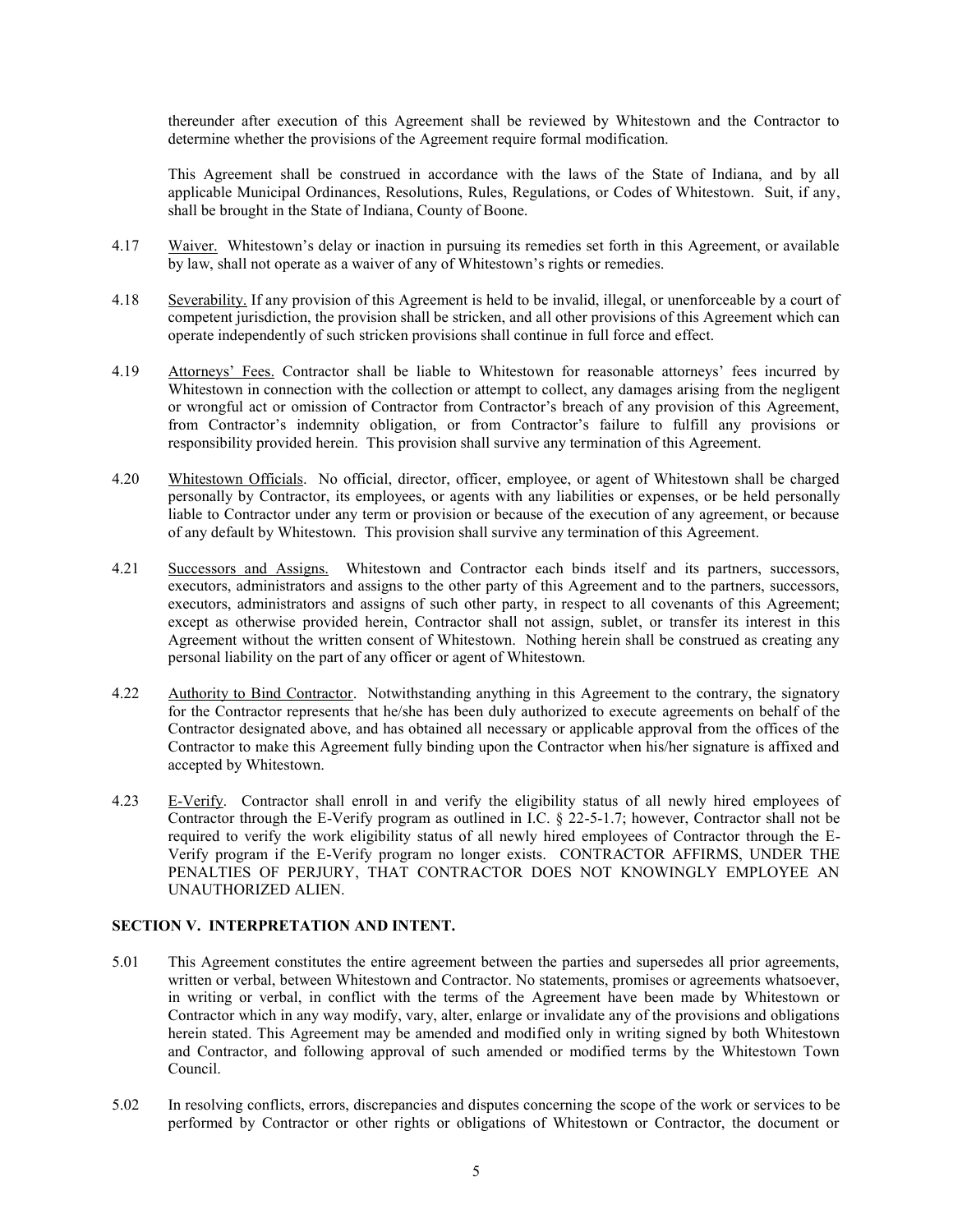provision thereof imposing the greater obligation upon Contractor and affording the greater right or remedy to Whitestown, shall govern.

- 5.03 Any interpretation applied to this Agreement, by the parties hereto, by an arbitrator, court of law, or by any other third party, shall not be made against Whitestown solely by virtue of Whitestown or Whitestown's representatives having drafted all or any portion of this Agreement.
- 5.04 This Agreement shall include, and incorporate by reference, any provision, covenant or condition required or provided by law or by regulation of any state or federal regulatory or funding agency.

IN WITNESS WHEREOF, the parties hereto have executed this Agreement on the dates subscribed below.

Town of Whitestown, Indiana and/or ("Contractor") Whitestown Municipal Utilities ("Whitestown")

By: By: Printed: Printed: Printed: Printed: Printed: Printed: Printed: Printed: Printed: Printed: Printed: Printed: Printed: Printed: Printed: Printed: Printed: Printed: Printed: Printed: Printed: Printed: Printed: Printed: Printe Title: Title: Title: Title: Title: Title: Title: Title: Title: Title: Title: Title: Title: Title: Title: Title: Title: Title: Title: Title: Title: Title: Title: Title: Title: Title: Title: Title: Title: Title: Title: Title Date: Date: Date:

3010408

Jarvis Jointer, PE

Owner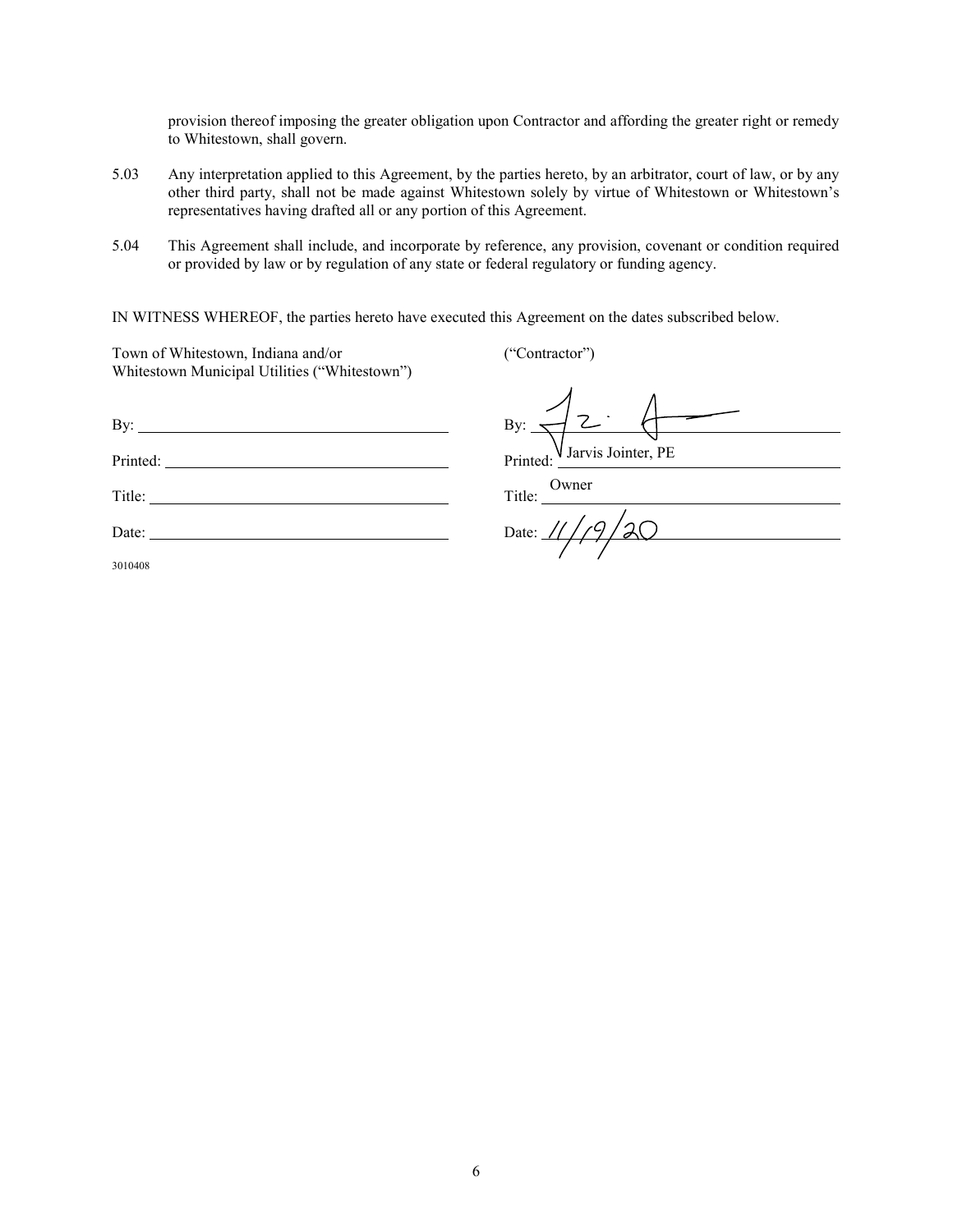### *ATTACHMENT A*

#### SCOPE OF WORK

Note : Engineer herein is defined as JQOL, Inc.

### A. PROJECT DESCRIPTION

The City of Whitestown proposes to reconstruct approximately 3,000 linear feet of Perry Worth Road north of Whitestown Parkway from a two-lane uncurbed pavement section to a three-lane curbed section in conformance with the City of Whitestown standard cross section for a major collector. In addition, the project includes construction of a roundabout at the intersection of a roadway to be constructed in the future. Other improvements include storm sewer, underdrain, and two pairs of conduits. The project will connect a previously improved section of Perry Worth Road to the south with a section proposed to be improved by a separate project to the north and a future roadway connecting at the roundabout.

### B. CONSULTANT SCOPE

The Engineer shall provide engineering services for the project described above. Phases and tasks to be performed are as follows:

### 1. SURVEYING SERVICES

a. Topographic survey will be performed in the proposed project area with limits extending from the I-65 limited access fence on the west, approximately 200' south of the start of the project along Perry Worth Road, all improvements within 50' east of the proposed Perry Worth Road improvements, and 200' beyond the northern limits of the project. Improvements to be surveyed include edge of pavement, centerline of pavement, edges of asphalt trail, utility poles, ground elevations at changes in grade, signs, vaults, natural and man made features, as evidenced by facilities at the ground surface and marks by others, drainage culverts, utilities and other structures, necessary for the development of project plans, including all potentially affected trees, 6 inches in diameter and greater. Cross section at 50' intervals across the rightof-way will be provided. Survey limits shall also include adequate topographic information sufficient to provide adequate drainage outlet (assumed to be culvert under I-65 near southern limits of project). Onefoot contours will be created from the data collected from the topographic survey. Elevations shall be tied to Boone County Surveyor's benchmarks or the Online Positioning User Service (OPUS). Temporary benchmarks will be established throughout the project such that the elevation datum can be re-established during construction. Monumentation and section corners will be surveyed as required for services in sections 1b and 4a.

b. Provide boundary and parcel information. Obtain last deed of record, subdivision plats, and section or auditor plats for all properties within the project limits from local and state agencies. The property information shall include parcel number, property owner's name, mailing address and property location. Tie in the survey base lines to available USPLSS section corners and/or existing property/right-of-way monumentation. All necessary section corners will be located or re-established to adequately define property lines along the limits of the project.

### 2. GEOTECHNICAL SERVICES

The objectives of the geotechnical investigation are to evaluate the evaluate the existing subsurface conditions at the site and to develop recommendations necessary for the design and construction of the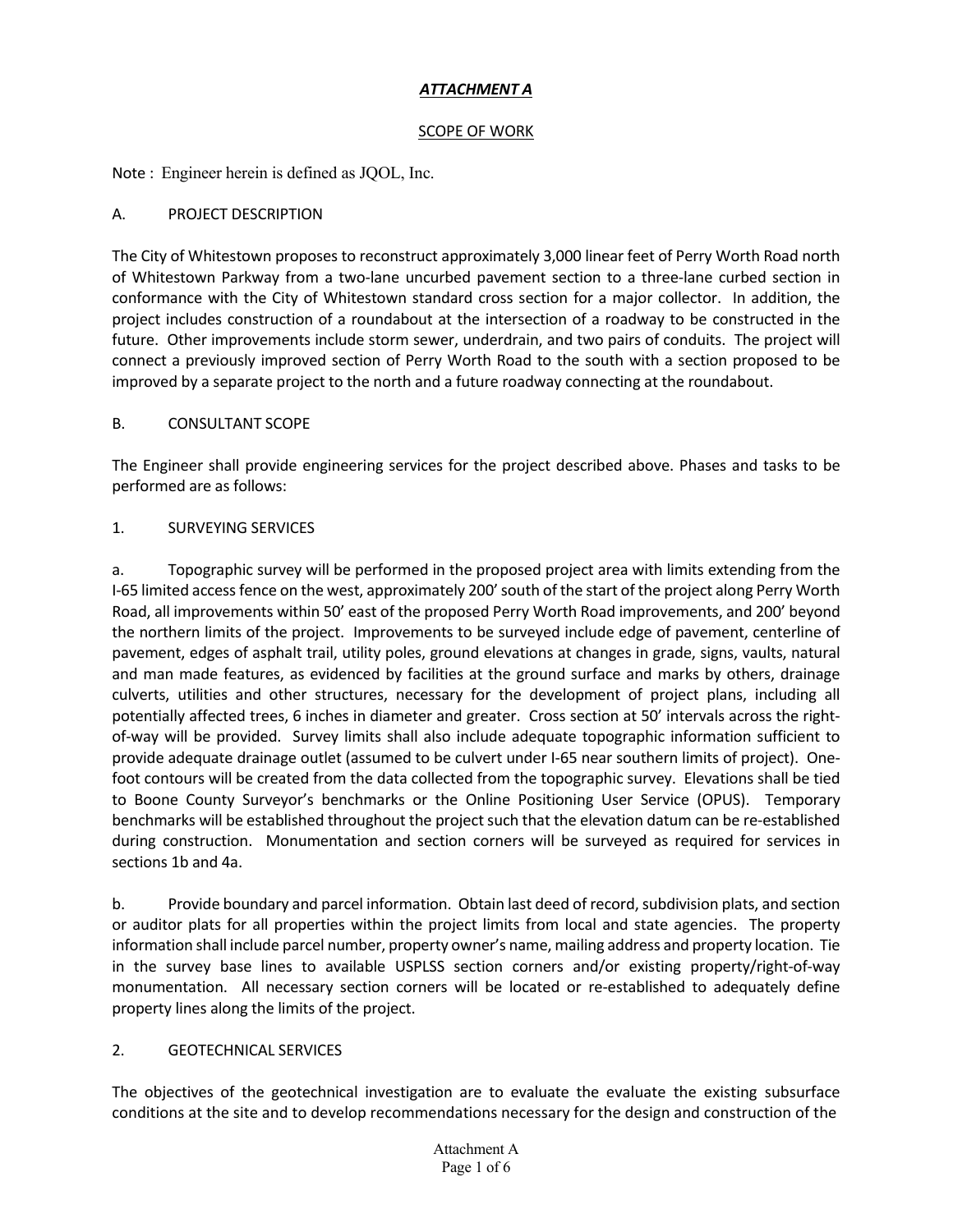soil supported elements of the proposed project. The proposed subsurface exploration consists of drilling nine soil test borings to a depth of 15 ft and split-barrel samples (ASTM D-1586) will be obtained at 2.5 ft intervals. Ground water level observations will be made during drilling operations and immediately after withdrawal of the augers from the borings.

The existing pavement will be cored at the boring locations and the pavement section thicknesses will be recorded based upon field measurements of the pavement in the test borings. The test borings will be backfilled with the auger cuttings and a concrete plug will be placed for the upper 1 ft of the boreholes. A reconnaissance of the project site will be made by a geotechnical engineer from our staff and the boring locations will be established in the field at that time. The cost estimate does not include establishing ground surface elevations at boring locations. Engineer will contact Indiana 811 to locate underground utilities that are owned by the member utility companies; however, it is assumed that the Whitestown's representative will accurately mark in the field the locations of all underground utilities that are part of the Whitestown's physical plant (i.e., all underground utilities that are not part of the Indiana 811 locate service members). This proposal does not include fees for the repair of, or other fees associated with, damaged underground utilities that are not accurately marked in the field and Engineer will not be responsible for costs associated with damages to underground utilities that are not accurately marked in the field. This proposal does not include fees to retain private underground utility locate services on the Whitestown's behalf. If requested, Engineer can arrange the services of a private underground utility locate service on the Whitestown's behalf for additional fees.

Laboratory tests will be performed as necessary to establish the significant engineering characteristics and parameters of the subsurface soils. Resilient modulus values for the pavement subgrade soils will be estimated based on classification test results. After completion of the field investigation and laboratory tests, an engineering report will be prepared containing recommendations to guide design and construction of the soil related elements of the pavements and the pavement foundations including subgrade preparation, resilient modulus values and subgrade treatment types. It is our understanding that the project is entirely locally funded and therefore the proposed subsurface exploration, laboratory testing program and engineering analyses are not in strict conformance with the requirements of the Indiana Department of Transportation – Geotechnical Services Division guidelines for geotechnical investigations.

This services in this agreement is based on the following assumptions, conditions, and exclusions:

- The field work can be performed during normal weekday working hours.
- All auger cuttings that cannot be placed to backfill the boreholes can be distributed on-site. The scope of this investigation does not include characterization or containerization of the augercuttings and drilling fluids; or the disposal of the auger cuttings, drillings fluids and/or containers.
- The subsurface investigation outlined in this proposal assumes that there are no hazardous materials in the soil or in the ground water underlying the site and this study is not designed to detect or identify such materials. If it becomes apparent during the field investigation that hazardous materials may be present, field operations will be terminated. The investigation would be resumed only after renegotiation of the scope of services and fees to cover appropriate health and safety precautions and proper consideration of the new information.

### 3. DESIGN SERVICES

Provide turnkey civil engineering / design of the proposed project including 30%, 60%, 90%, and final construction drawings in CAD, PDF, and printed copies. In addition, project specifications including "frontend" specifications, technical specifications, and construction procurement documents shall be prepared along with assistance with procuring the contract. Below is the specific scope included in these services: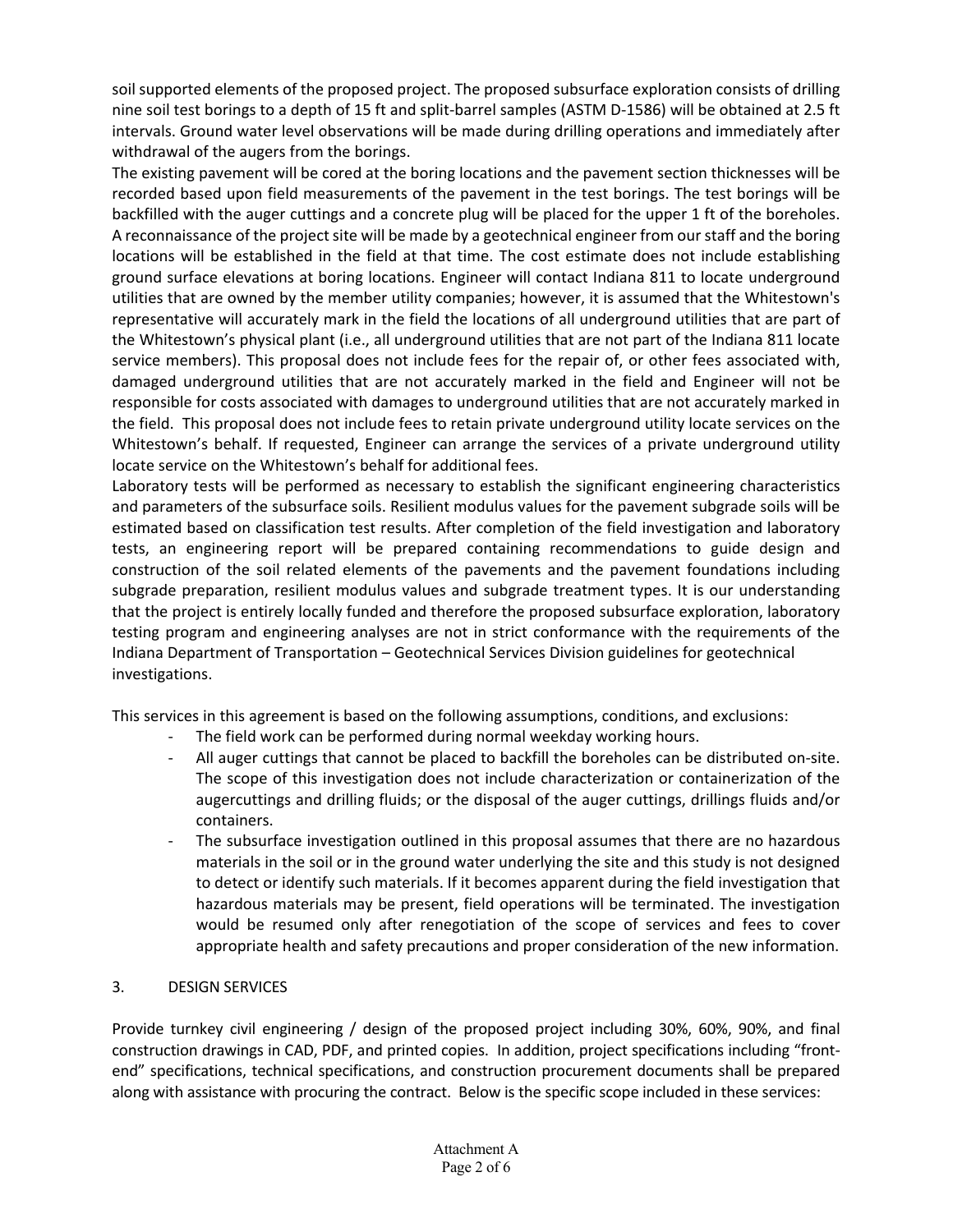- a. Provide utility coordination services including identify all existing utilities and in cases of conflict, coordinate relocation directly with utility companies in accordance with 105 IAC Article 13.
- b. Prepare full set of construction documents including typical cross sections, geometrics, demolition plan, MOT route plans, plan and profile sheets, construction details, stormwater pollution prevention plan, pavement markings, signage details, structure data table, underdrain tables, and cross sections.
- c. Provide project specifications including front-end specifications, technical specifications, instructions to bidders, bid packages, and quantities.
- d. Provide detailed drainage report including hydrologic calculations, storm sewer sizing calculations, and detention calculations (if required).
- e. Provide assistance with preparation of Rule 5 form and required activities such as public notice, submittal SWPPP to reviewing agency for review, and submittal of Rule 5 to IDEM.
- f. Review shop drawings, submittals, and RFI's on behalf of Whitestown during bidding and construction.
- g. Sanitary sewer extension, watermain extension, feature landscaping at the roundabout, and lighting are not included in the scope of work for this project.

### 4. PROPERTY RIGHT ACQUISITION SERVICES

It is expected property rights including property taking for roadway right-of-way and easements will be required for the project. The services in this agreement include the following:

- a. Prepare preliminary and final tracings of right-of-way takings by a licensed surveyor for up to six (6) parcels.
- b. Valuation services including early assessment, comp docket, and short form appraisal report for up to six (6) parcels.
- c. Review Valuation Services including appraisal problem analysis (APA) or Short Form appraisal review for up to six (6) parcels.
- d. Full Buying Services for total/partial acquisition or temporary/access rights for up to six (6) parcels.

Note: legal services are not included should they be necessary to pursue the property acquisition.

#### 5. INSPECTION SERVICES

Provide full inspection services for the project including one (1) full-time inspector as required for a period of time appropriate to provide comprehensive inspection services during the construction of the project. The inspection services shall include the following:

> a. Review the construction schedule prepared by the Engineer for compliance with the Engineer and advise Whitestown, as necessary.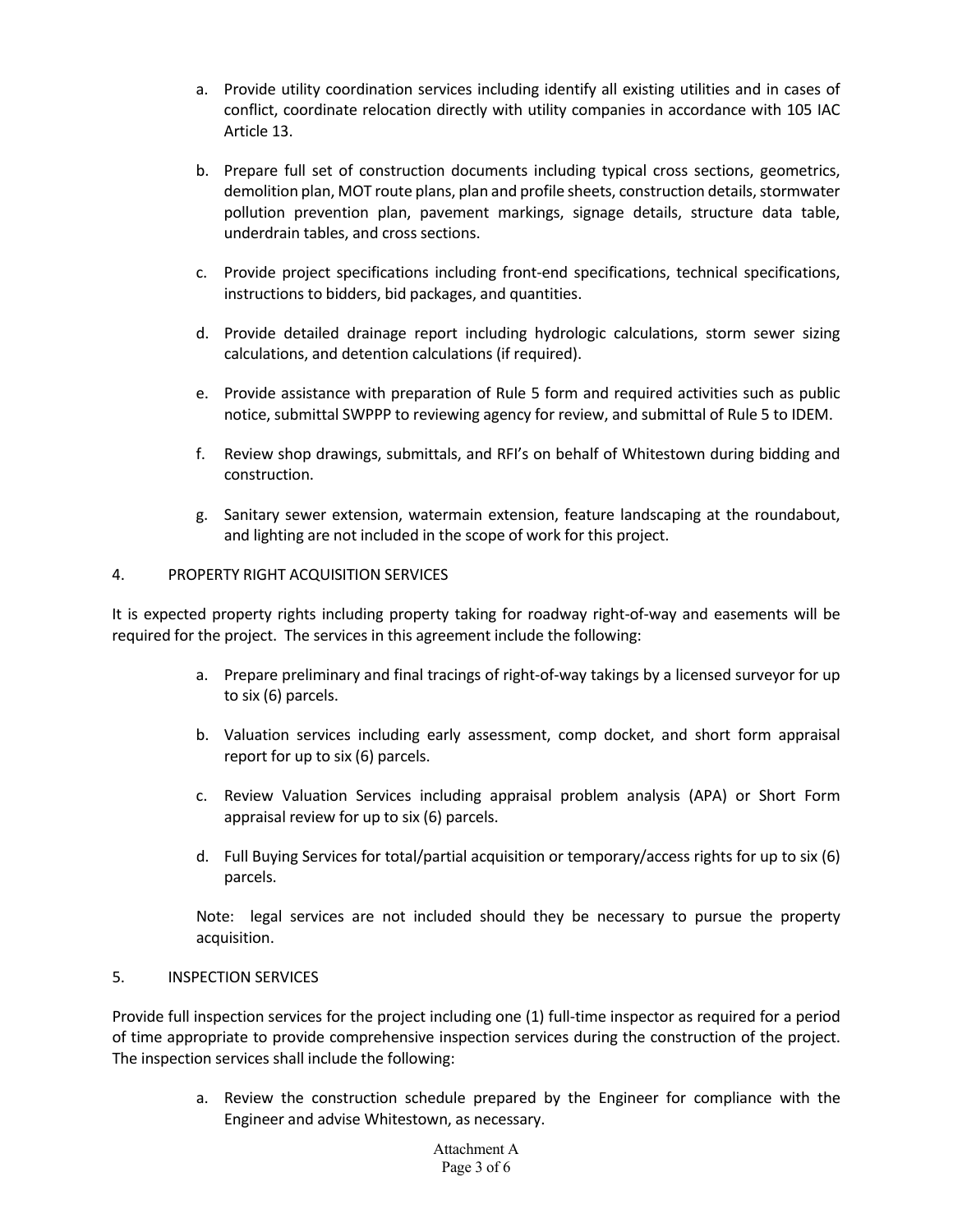- b. Attend meetings as necessary to coordinate the project including routine progress meetings with contractor and/or Whitestown.
- c. Serve as the Whitestown's representative during construction including acting as liaison between Whitestown and contractor.
- d. Furnish all equipment necessary to measure and calculate materials installed on the project.
- e. Obtain field samples of materials delivered to the site and review to ensure compliance with approved plans/submittals.
- f. Conduct on-site inspections for the work in progress as a basis for determining that project is proceeding in general compliance with the contract documents.
- g. Provide on-site acceptance testing of materials in the manner and extent that is in accordance with current accepted practices (note, open to concrete beams to be performed by contractors).
- h. Review field modifications and report back to design engineer for concurrence.
- i. Prepare daily field reports documenting progress at the site including photographs and construction progress.
- j. Prepare and maintain at the job site orderly files of the project including daily observation reports, contract documents, field directives, and other project related documents.
- k. Review pay applications submitted by contractor and advise Whitestown of any conflicts with measured quantities.

Engineer shall be paid for actual hours worked providing these services in accordance with the fee schedule provided on Attachment A, Page 6 of 6.

Mileage Reimbursement Rate shall be prevailing IRS standard mileage rate for business use.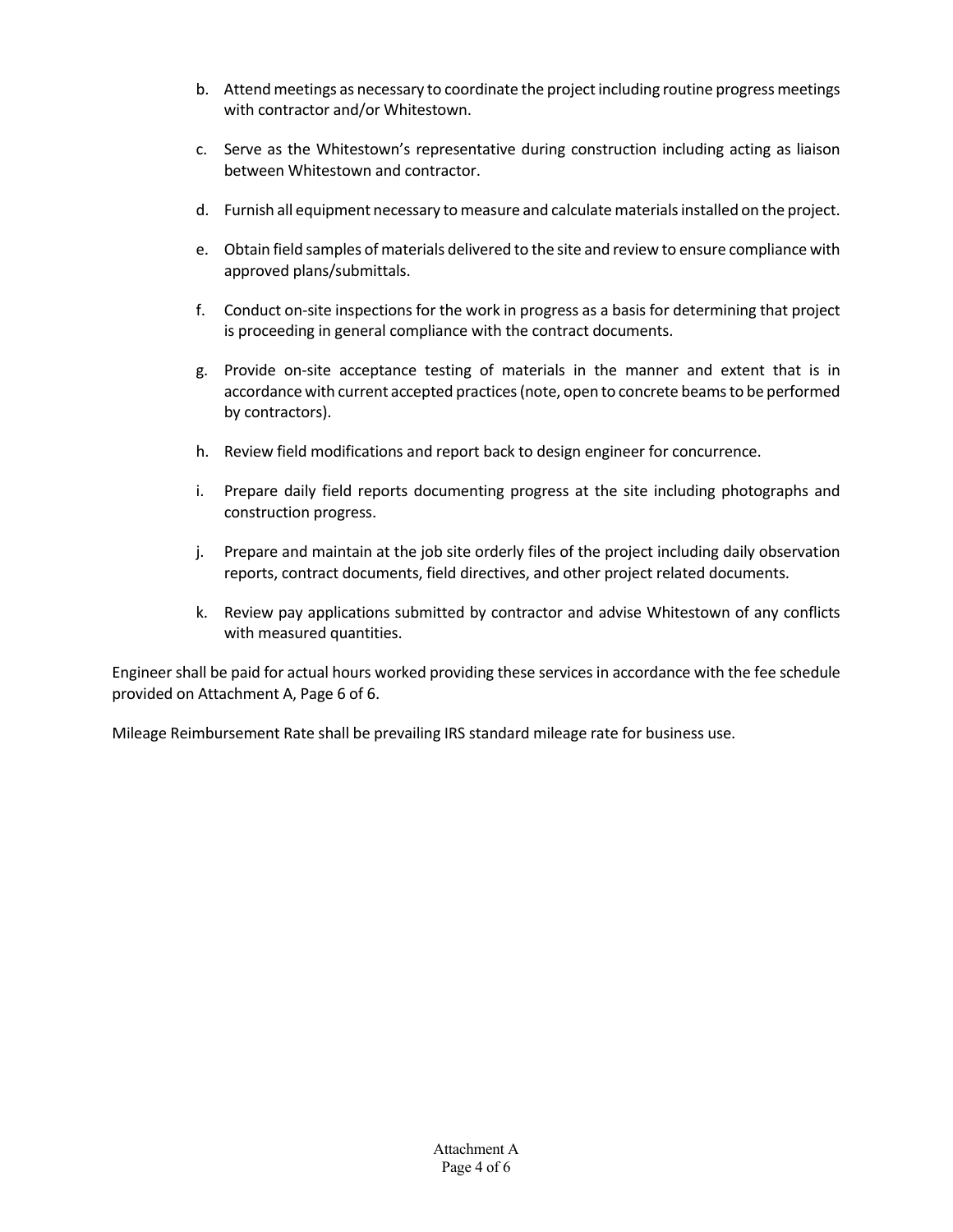- A. Whitestown shall pay Engineer for a Lump Sum amount not to exceed \$740,000.00 broken down by the following services (see Exhibit A for descriptions):
	- 1. Surveying \$52,000
	- 2. Geotechnical \$12,000
	- 3. Design Services \$320,000
	- 4. Property Acquisition Services (Based on prevailing rates from INDOT Real Estate Services Fee Schedule at time of services) – Not to Exceed \$66,000
	- 5. Inspection Services (Based on actual work performed in accordance with the fee schedule on Attachment A – Page 6 of 6) – Not to Exceed \$290,000
- B. The portion of the compensation amount billed monthly for Contrator's Services will be based upon Engineer's estimate of the percentage of the total Services actually completed during the billing period.

### **SCHEDULE**

Engineer shall complete its Services within the following specific time period: Final Construction Documents shall be complete by 10/31/2021, inspection services expected to be completed for the duration of construction in 2022**.**